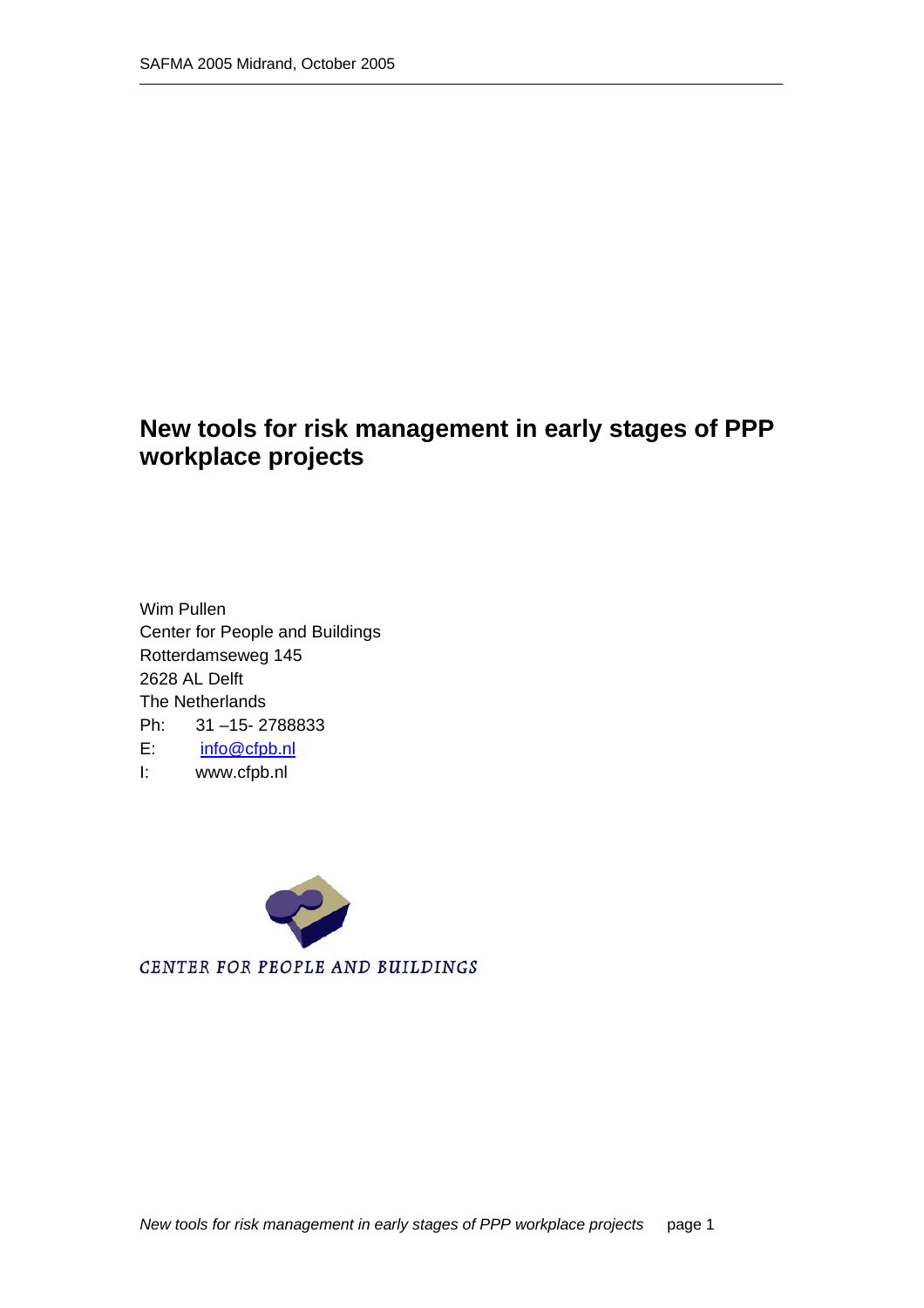# **Table of contents**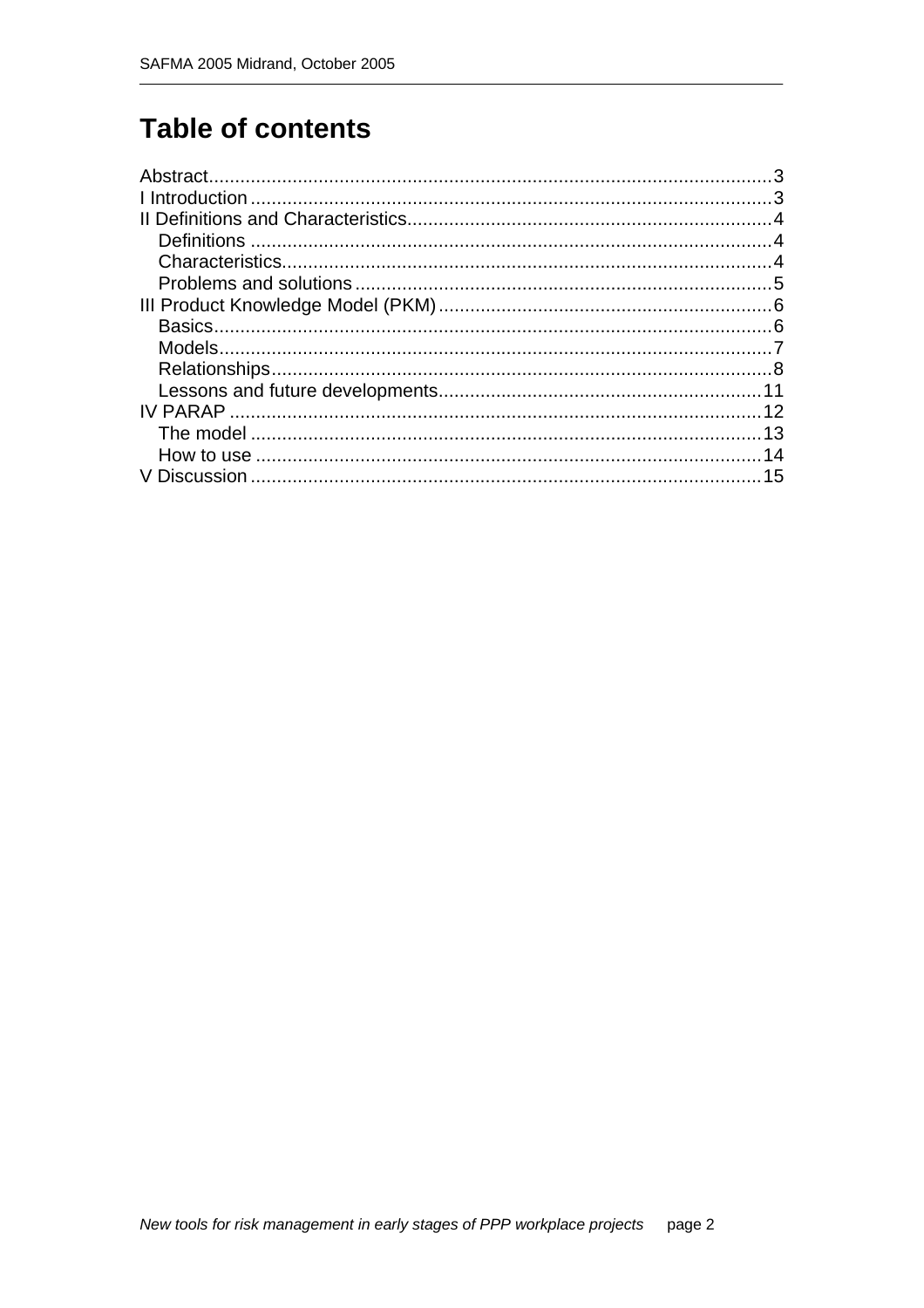### **Abstract**

*PPP project are everywhere. Many government organizations use this type of partnership to develop government and public buildings, road, bridges or other infrastructural works. One of the objectives is to contract those works or services for a long period, up to 30 years. This implies that organizational changes in society will affect the functional requirements of the artifact. Uncertainty and lack of information are entering the development process and need to be addressed. This article focuses on two instruments that were developed in the Netherlands to deal with uncertainty and risk in the early stages of the development of workplace projects. The PKM method (Product Knowledge Model) helps to understand, map and decide about the consequences of different assumptions on functions, the characteristics and interrelationships that usually appear in the brief or program of requirements. PKM helps to structure the discussion within the end user organization between general managers and those responsible for the workplace project. The other instrument is the PARAP model which is an advanced cost calculation model supporting decision making in the early stages. PARAP calculates the consequences of different choices in the initial, definition and early design phase. PARAO is a practical tool that structures the discussion between parties that are involved in PPP projects.* 

# **I Introduction**

PPP projects are everywhere. They represent a neo-liberal political belief that some public tasks are better delivered through a long-term participation of the private sector. Usually governments give a verbally magnificent explanation of the possible positive outcomes at statement of this belief:

- Experimentation with new forms of contracting
- Supporting innovation and chain management: synergy
- Creation of knowledge
- End user can focus on his core business

Most scientists are rather skeptical because none of the recent PPP projects has been evaluated yet. PPP project seem to be large-scale scientific experiments without a proper research plan, method or data. It is like an adventure, a replica of the great discoveries not knowing where we go and what the consequences of the endeavor will be. Most of the time, PPP projects are complex because of its content and number of stakeholders involved. Complexity off course is an interesting theme for study but in real life decisions, they usually create a lot of risks, trouble or frustration. The actual knowledge situation with PPP is best described with the slogan: *"There are a lot of stories but not many facts".* 

The future will teach us whether PPP were a success in terms of the expectations, in terms of the economic development, the creation of jobs, the consequences for taxes and the leftovers for future generations (intergenerational solidarity). Yet, with this political reality of PPP projects, the hesitation about the risks and the challenge to develop new knowledge, tools and research in mind, it is good to have a look at the challenges in workplace projects. In this article, I will describe the characteristics of PPP workplace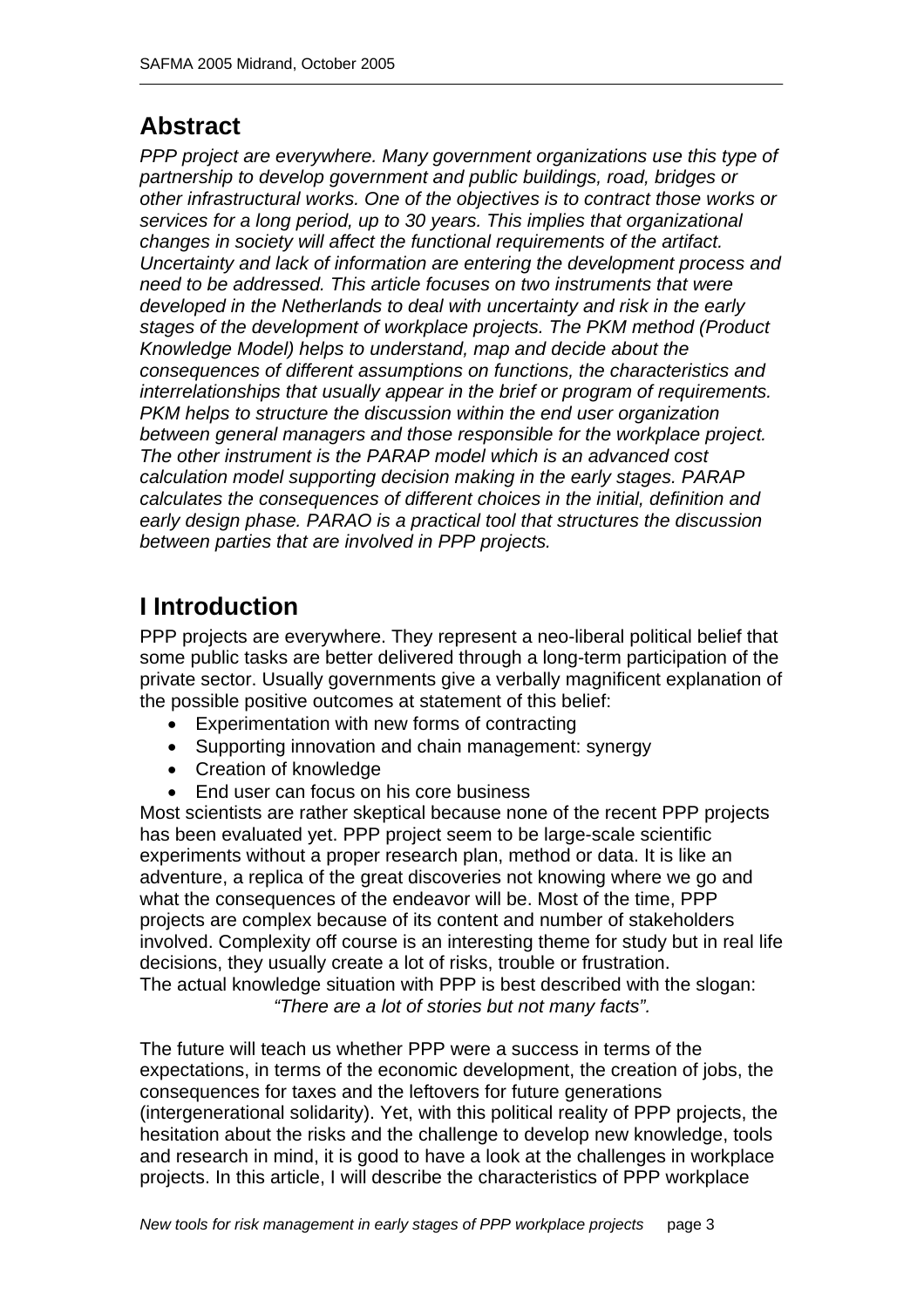projects from the Dutch perspective: the need for knowledge and tools to support risky decisions that are made in early stages. I will zoom in on two instruments. One is the Product Knowledge Model for development and monitoring of the program of requirements. The second is PARAP, which is a cost model to support decision-making in the early design allowing the user to track the development of costs, based on advanced modeling techniques relating briefing and design decisions to a calculated reference building.

### **II Definitions and Characteristics**

### *Definitions*

PPP projects for workplace projects are integrated contracts between public and private contract partners. The extreme form is the DBFMO contract in which specified parts of design realization, management and exploitation are brought together and are contracted out from the public party to a private contract partner.

DBFMO stands for Design, Build, Finance, Maintain, Operate.

Some people like to talk about *integrated* contracts. The definition here is the "different activities in the different phases (sometimes including the financing) of an accommodation project are brought together and are contracted out to one party, that will be paid on the basis of delivered performance". It is questionable what is the object of the contract: some say it is a building, some say it is a service ("guaranteed delivery of functional conditions") that is contracted.

### *Characteristics*

Here are some characteristics of integrated contracts:

- 1 The integration includes the different phase but also different actors with different core businesses /competences. Integration assumes interrelations or the understanding of the consequences of decisions, circumstances or occurrences made in one phase and has effects in the others. The chain is thought over back and forth.
- 2 The contracts cover a long period and huge amounts of money. When time and money are involved, financing parties want to be sure about the risks and returns. High-risk means high return rates.
- 3 Risk sharing: parties negotiate a reasonable risk share for each of the parties. Parties have to look into possible futures using scenario techniques. They have to develop strategies covering the occurrence of possible risks. Protocols for changes are to be negotiated in advance.

These problems are not new. In construction research, we are long familiar with the cost quality issues. Construction projects are step-by-step projects in which the available amount of information increase with the development of the project while at the same time, with all those decisions made, the opportunity to influence costs are reduced. We know that with respect to cost estimations in early stages, we are dependent on our knowledge about the effects of assumptions. This phenomenon is given in figure 1.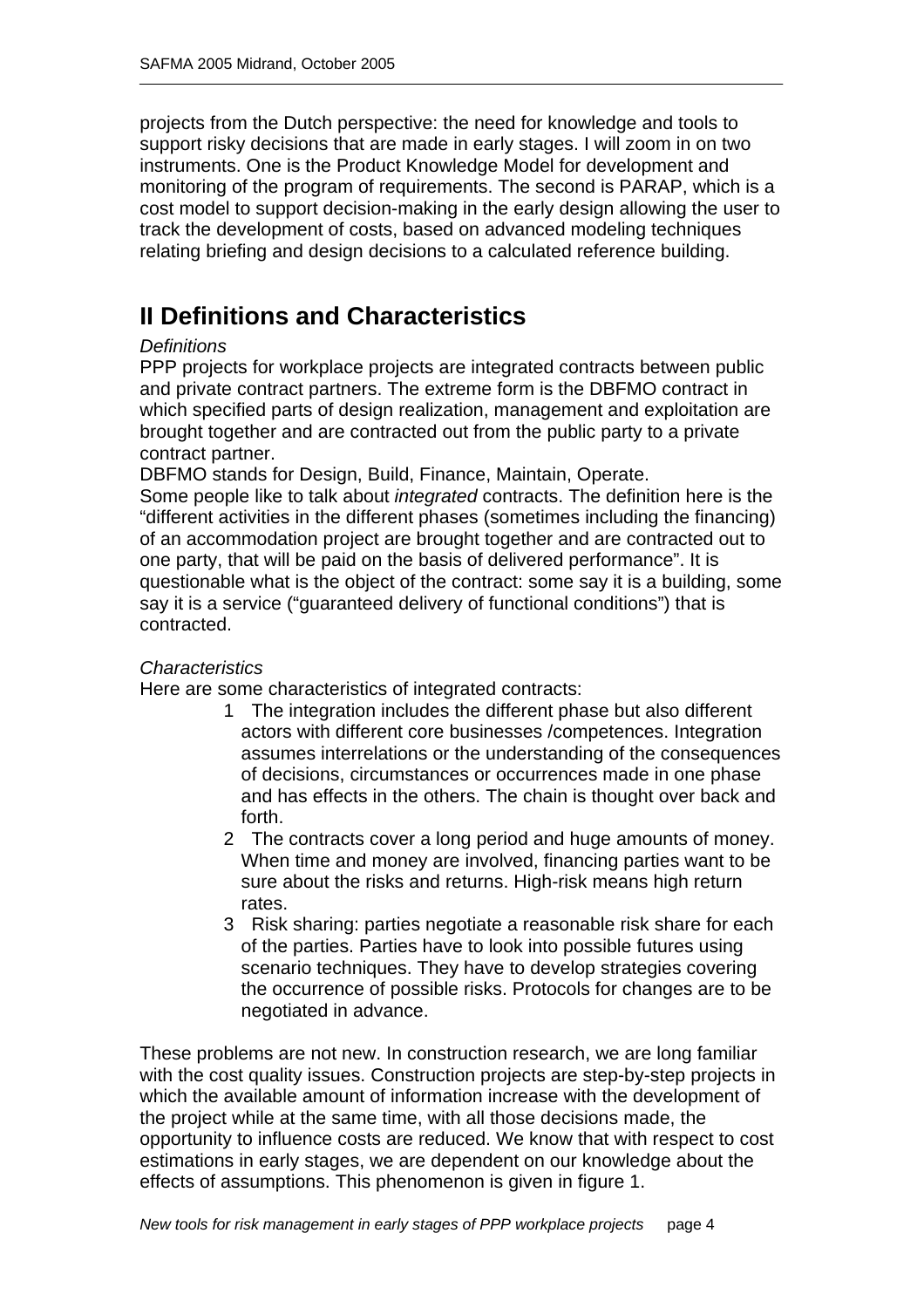



### *Problems and solutions*

The early stages are full of problems that are well known in the briefing research.

Problems of traditional briefing include:

- Use of implicit requirements
- Inconsistent/incomplete description
- Unclear/messy testing
- Limited accessibility of underlying documents
- Solution-oriented

In order to solve the briefing problems in PPP projects where the pressure to produce explicit requirements, consistent description of demands and clarity on performance testing is high, we need new tools that allow us to browse through initial and intended, functions and requirement during the contract period. We need tools that allow us to describe output specifications as much as possible.

Two developments are interesting mentioning:

- 1 Following traditional cost quality research during the last 20 years a group of scientists and professional consultants started to develop models to bring more structured knowledge in the early stages (Gerritse, 2005). This resulted in the delivery of the PARAP model and in the PARAP research program (Dekker, 2005), now both part of the toolkit of the Center for People and Buildings.
	- 4 A complete innovation for the construction industry was the PKM model, awarded 2005 with the Dutch Construction Innovation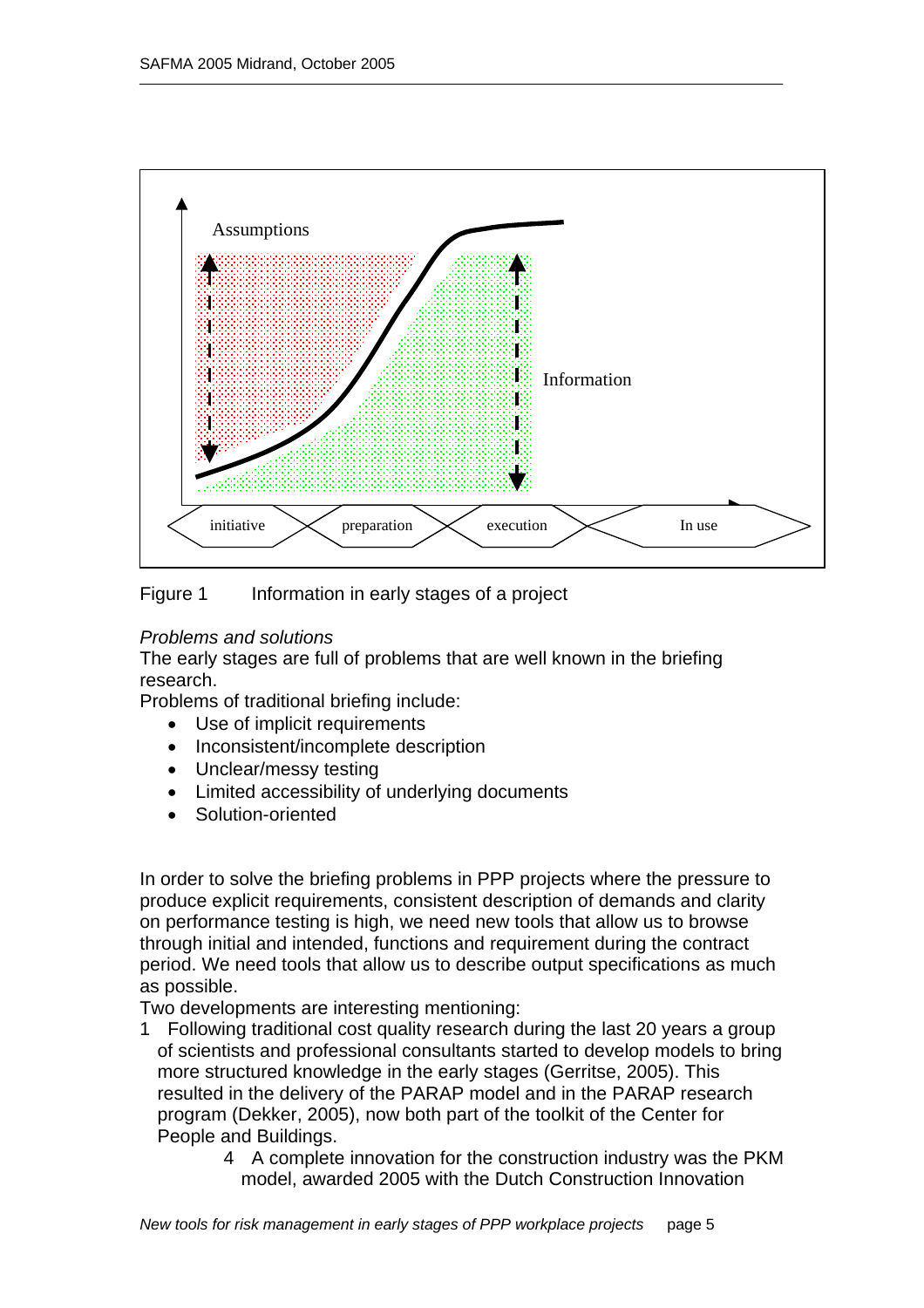Price. This model derived from existing modeling product design methods (ISO-Step, ECM, IOP- BIM, see www.pkmsolutions.com) was first applied in 2003/2004 in a workplace briefing project for the PPP based renovation of the Department of Finance in the Netherlands.

In the following paragraphs I will describe first the PKM model and secondly the PARAP model. The article will end with a sort discussion on the way forward.

# **III Product Knowledge Model (PKM)**

*Basics* 

PKM helps the end user to define requirements in a structured way. Common language, normally spoken the medium for communicating meaning in a client's brief is 'translated' into 'objects. Those objects are parts in a model that is based on three independent *dimensions* that can be interrelated (figure 2).

1 Design models for manageable information

The first dimension allows us to map information about all the aspects of a product separately. This allows us to discern between functional requirements, form requirements or specs on the use of a product. Discerning also means managing separately. Main ingredients for modeling are:

- Objects / functions
- Properties
- Relations
	- 5 Life Cycles

The second dimension is about the different process phases where product information is generated. The meaning of information depends on the process phase. Product information can tell about:

- The requirements for the product as demanded
- The specifications for product as to design
- The specifications of the product as designed
- The specifications of the product as realized

Using this *life cycle*-as the meaning of information is guaranteed organizing the information in the order of the different phases. Central issue is the description of customer/end user information as the basis for all other information description.

### 6 Information levels

The third dimension offers the possibility to differentiate product information to abstract levels. Information can be part of the project, of a directorate, of a floor level, a purchasing process etc. This dimension allows creating libraries for different functions: space management, procurement, maintenance, materials etc.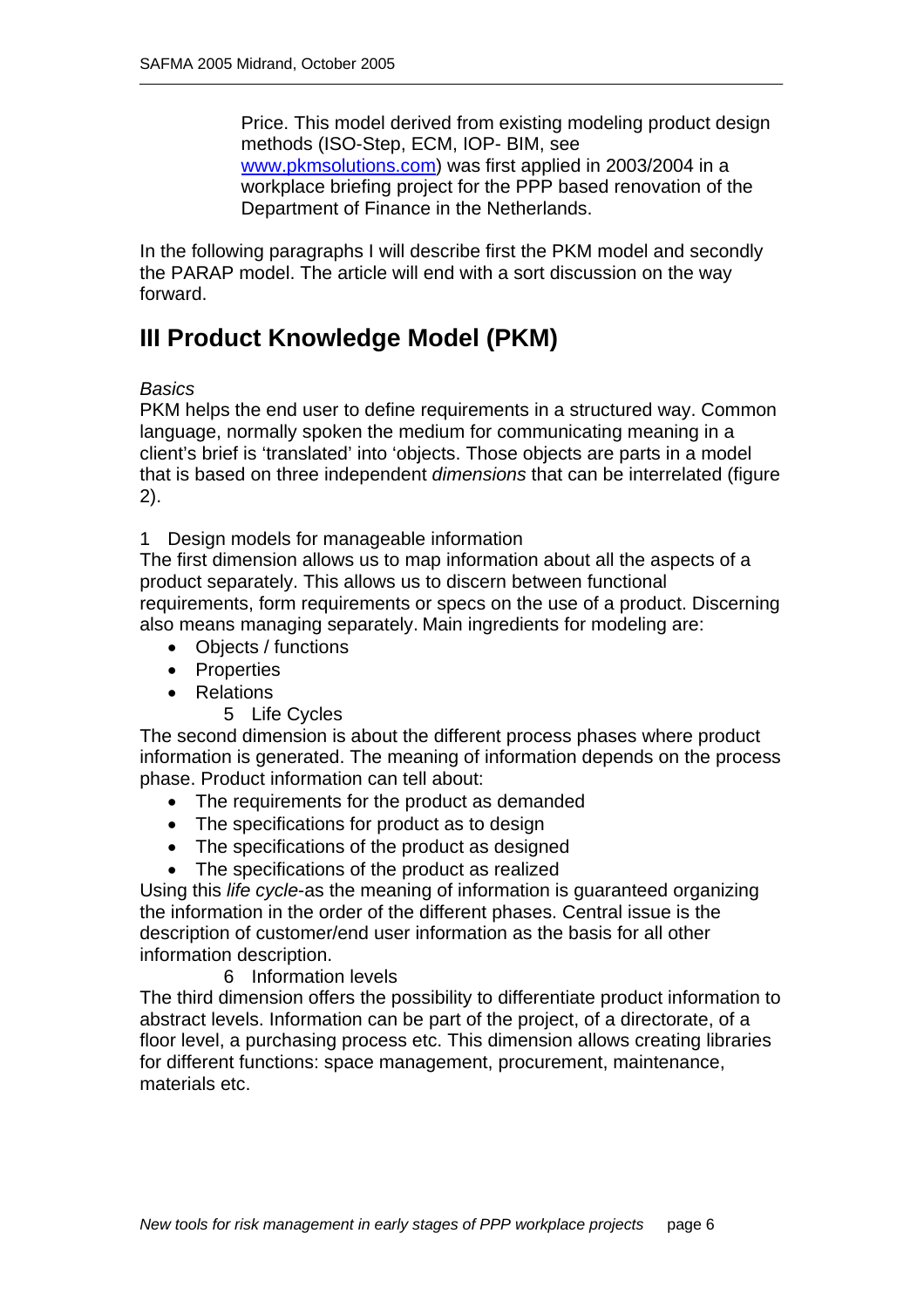

figure 2 The Three dimensions of PKM

### *Models*

In the application for workplace modeling three basic models are used:

- Organizational model
- Building model
- Facility Management model

The Organizational model contains descriptions (properties and relations) of:

- Organizational objectives
- Activities
- Users

This model answers the question "Who is doing What and Why". Completing this model requires explicit statements at board level about the organization, not yet the building. Often found requirements are like the following "improving communication, reducing costs, increasing efficiency, raising productivity". Board members cannot escape from becoming more explicit when using this model. They need to be more specific because it is as with other models: 'garbage in garbage out'. The organizational model is used for both defining requirements and for communicating them.

The Building model contains descriptions (properties and relations) of:

- Building or workplace concept
- Spaces
- Indoor climate
- **Components**

The Facility Management contains descriptions (properties and relations) of

- Services
- **Staff**

There are three support models: Definitions, Norms and Tests, each containing description that are equivalent to there names. The function is to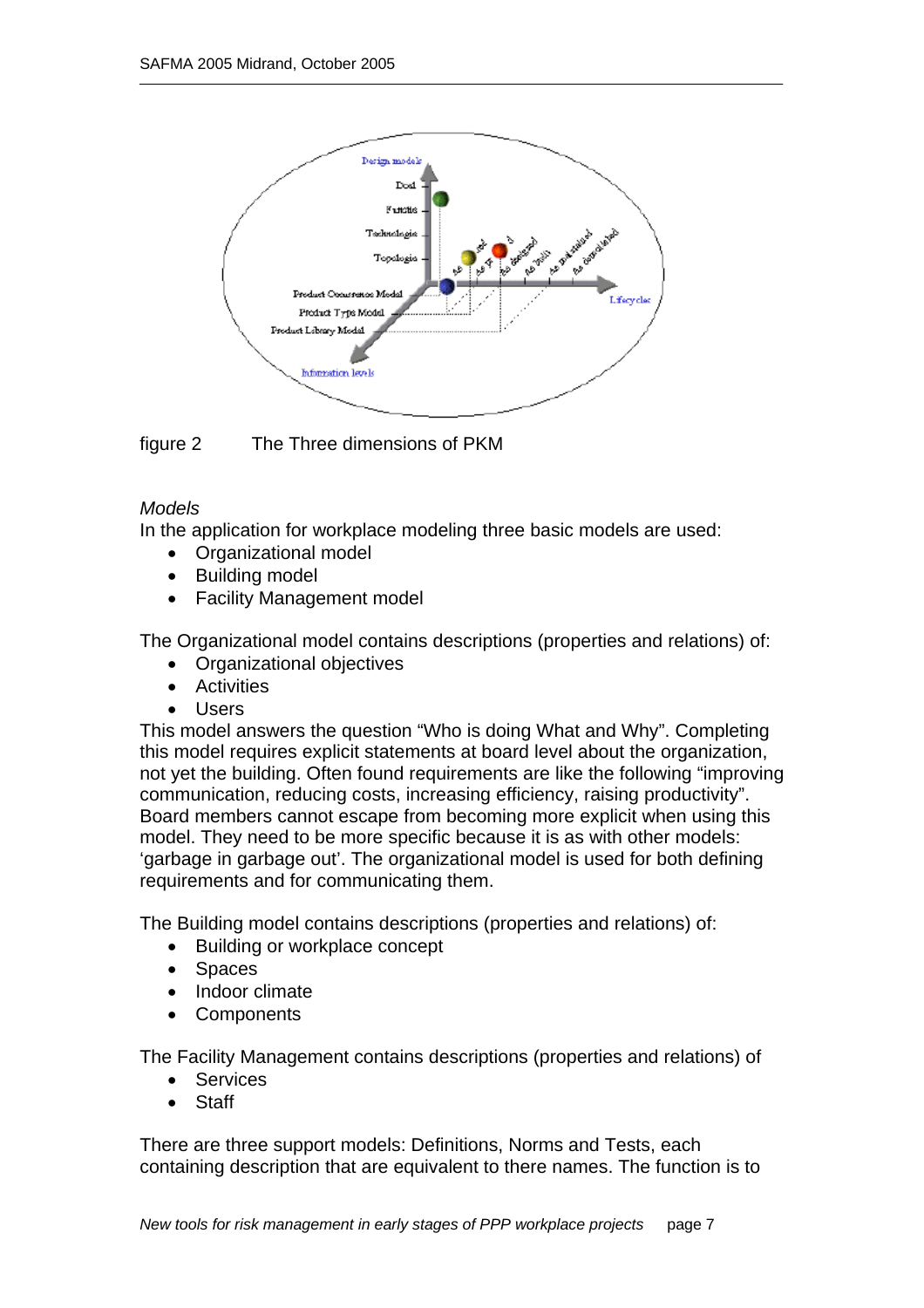protect from creating new semantics, or reinvent existing national standards or well functioning testing methods.

#### *Relationships*

The different models are interrelated by the description of their relationships:

- Realization relation (is realization of/is realized by)
- Requirements relation (has requirements for/holds requirements from)
- Support relation (is supported by/supports)
- Location relation (is located in/locates)
- Connection relation (is connected to/is connected to)
- Proximity relation (is in proximity of/is in proximity of)
- Assembly relation (is part of/is whole for)
- Control relation (is controlled by/controls)
- Accommodation relation (is accommodated in/accommodates



### Figure 3 Example of relationships

#### *Use of the model in practice*

Using those basic dimensions and model we can start applying them in a workplace project. Here are some steps that have to be taken:

- 1 Defining requirements
- 2 Communicating requirements
- 3 Changing requirements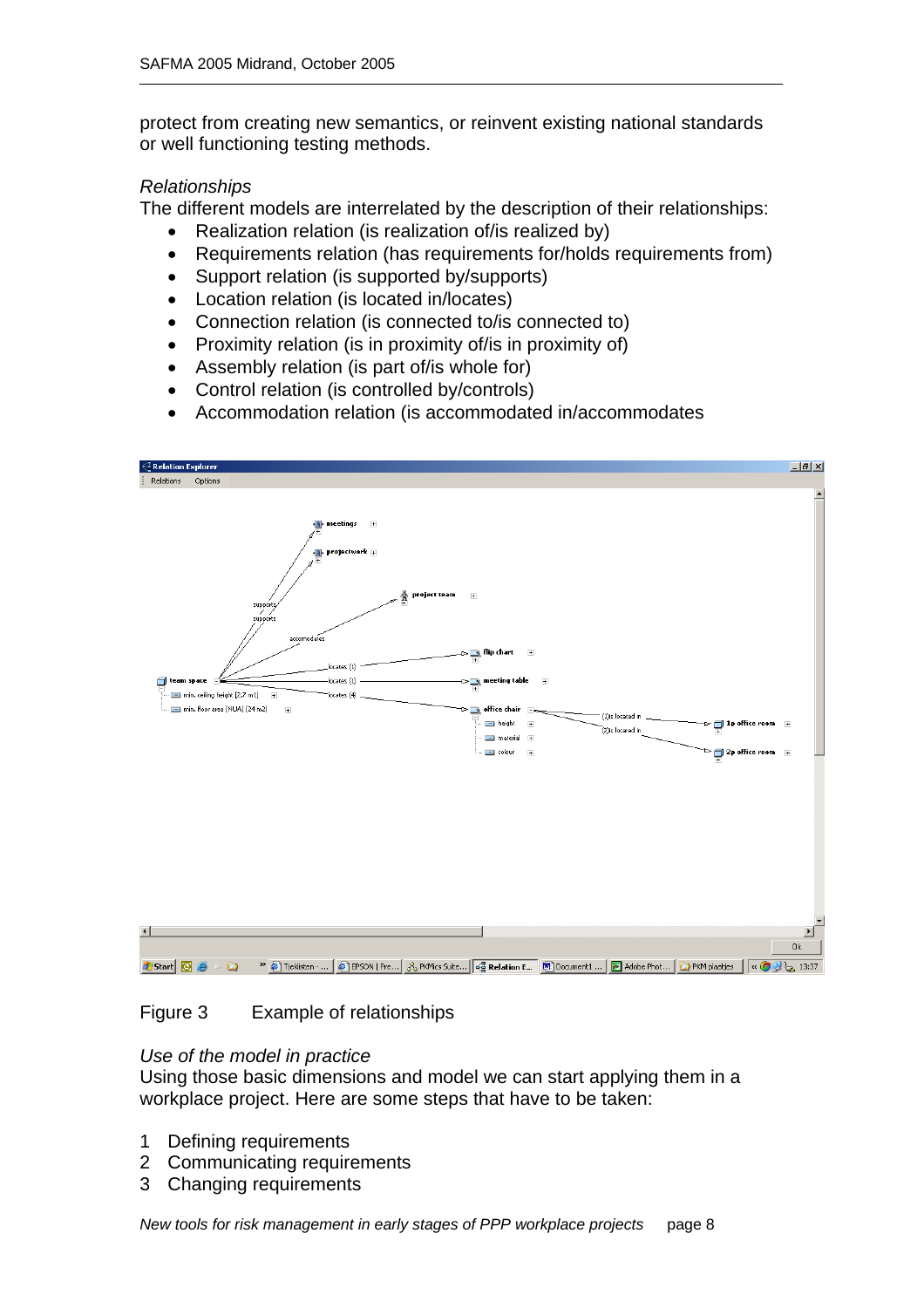- 4 Testing requirements
- 5 Re-using requirements

De definition of performance requirements is placed somewhere between defining organizational objectives and showing reference solutions. The Nordic Five level structure gives a good understanding (figure 4)



Figure 4 : Nordic Five Level Structure

Ad 1 Defining requirements;

Experience so far has taught that the input for defining requirements is usually a text document with some basic notions about requirements. Often there is no clear relationship with organizational objectives. Sometimes the objectives are vague, unspecified and not properly related to functional or technical requirements. Questions need to be asked like:

- Do all objectives have realization-relations?
- Are all specifications related to tests?
- Are all components related to functions or objectives?
- Are all spaces related to activities?
- Are all activities related to spaces?

In order to answer those questions three steps are taken

- Developing model structure ("object trees")
- Identifying requirements ("properties"/"relations")
- Rationalizing requirements ("validation")

### Ad 2 Communicating requirements

All information is collected in the model; the modeling techniques are digital so the communication is also through a website, accessible for those involved in the project (the client, the architect, consultants, technical support). Figure 5 shows an example: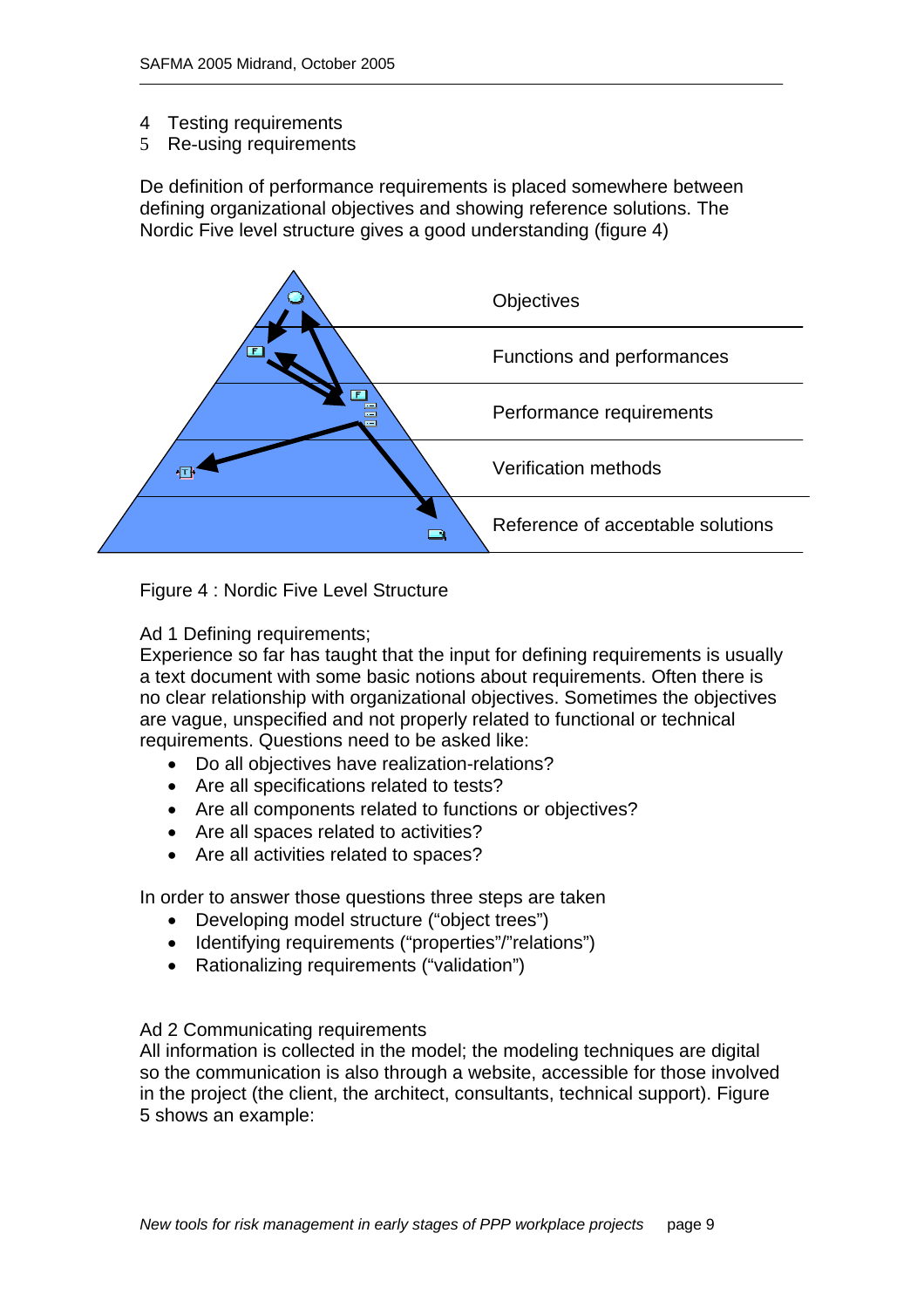

Figure 5 A dedicated project website (source ICOP, Rotterdam)

### Ad 3 Changing requirements

Because life is dynamic, changes can be made in the model. We are able to Add new requirements because we want to be more detailed. We can change existing requirements. Sometimes that is necessary due to technological changes, new legislation, negotiations, …or we might want to leave out some requirements; we can use the delete function. This function is often applied during the rationalization of existing requirements.

### ad 4 Testing requirements

Defining a consistent and coherent set of requirements is a important feature; but the proof of the pudding is in the eating. The client organisation needs to test wheter reuqirements are delivered.This can be done in four phases of the workplace development and eralization project:

- Tender assessment
- Design verification
- Construction verification
- Performance monitoring

Explicit testeing procedures are decribed in the support model Testing

#### Ad 5 Re-using requirements

From practice we know that there is a lot of copying of solutions. We might call that standardization. The knowledge gathered in the past can be reused in the future. Knowlede allwas us to build a library of standardized sets of requirements or specifications fro spatial or technical solutions. In the model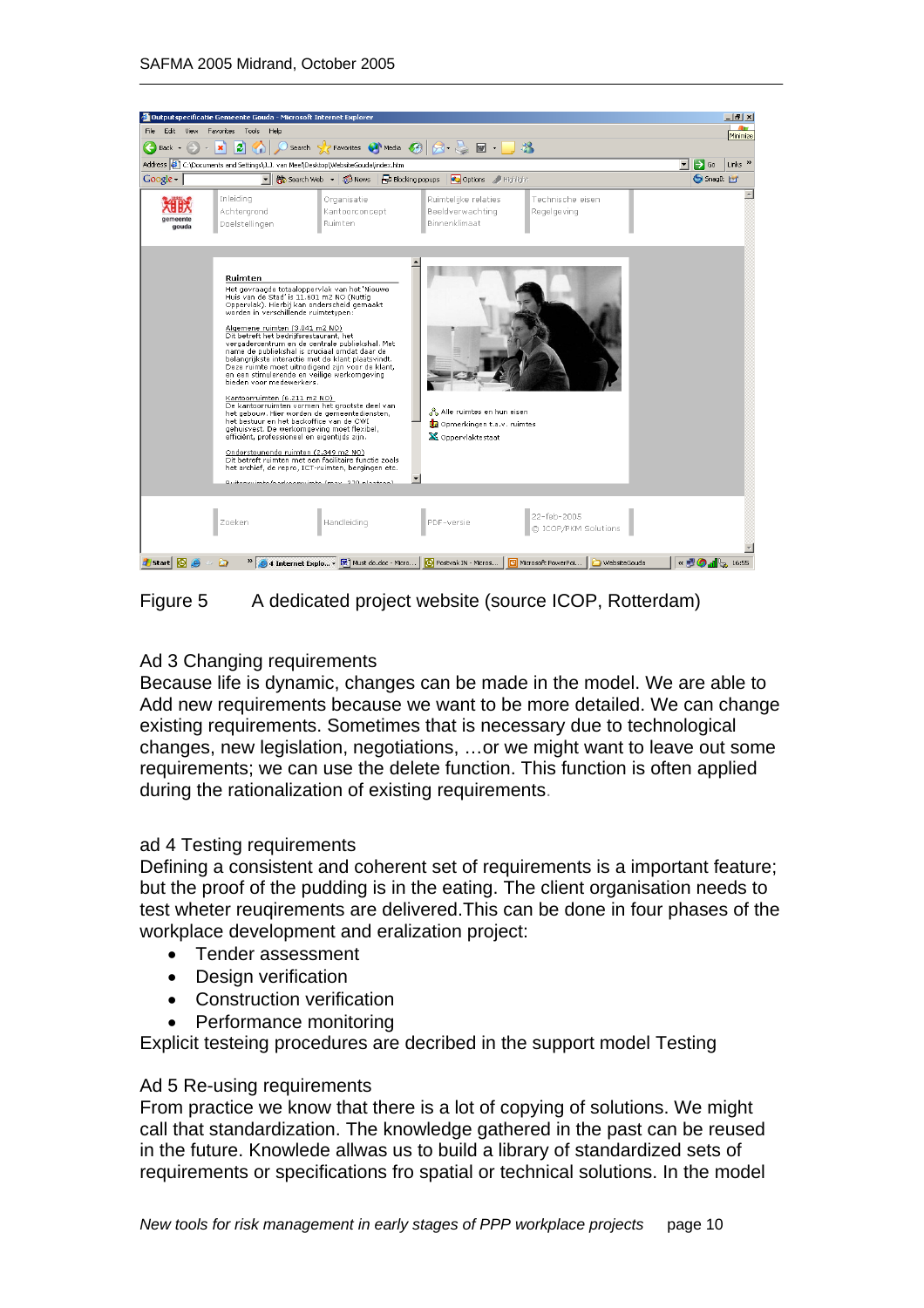those are described in a network of relations the user is always able to trace back how 'solutions' are derived from or linked to certain solutions.

#### *Lessons and future developments*

PKM is a new method. Therefore, it meets both enthusiasm and skepticism. Enthusiasm is based on experiences of the language problems between those who are involved in the network of actors. Thos people recognize the power of structured and coherent information, not just data. Some saying that the process to develop specifications requires too much time, show their skepticism. Another argument is that specifying requirement in this manner drives out creativity.

The second lesson is about the fear to be perfect. Since PKM is focusing on a more complete and consistent set of specifications the user might by trapped by the wish to be maximally complete in the first instance. Learning to deal with the dynamic character of the model requires sensitivity for what is going on the project context.

A third lesson is an obvious one: garbage in, garbage out. The model does not think, only a bit). It is in the discussion between users of the model that the real intelligence is shown.

PKM is using the latest digital tools; yet, people show a preference for paper. Care has to be taken on what becomes the legal base for the tendering process.

Everything can be related to everything. The questions however are what is relevant, is the knowledge available to develop more or deeper levels and finally more efforts is more time, more time is more money

Thus, the model becomes part of a cost benefit analysis in which the consideration of the trade offs is very important. The model does not make those decisions.

#### *Future developments*

PKM is introduced in the PPP projects of Dutch Government Buildings Agency. There has been pilot project with the Treasury building and now a start ha bee made with a number of new projects. In addition, individual organizations are discovering the qualities. It will take about three years to start with the cross case evaluation of the PKM model

In the mean time research will start on different questions:

- How can graphic language support the communication process without end users?
- How can lessons from end user evaluations (Post Occupancy Evaluations) enrich the development of the quality of specification or shift attention to other requirements than ever thought of before?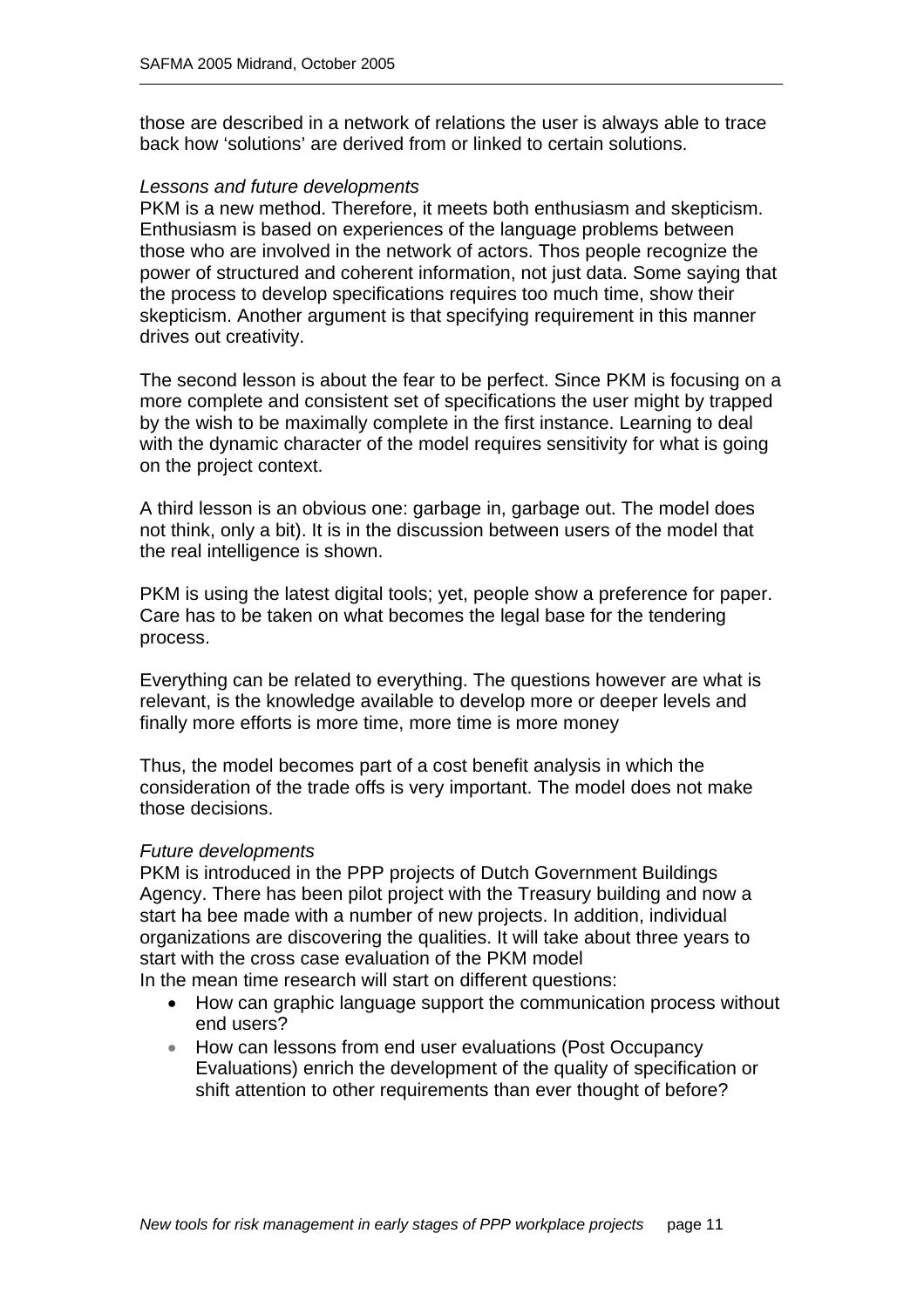# **IV PARAP**

PARAP is derived from PARAPLU (Umbrella). PARAP is a collection of cost calculation and analysis models that are placed in one system to support decision-making in the early briefing or design stages. It allows the user to track the development of costs, based on advanced modeling techniques relating briefing and design decisions to a calculated reference building. It helps to understand the influences and outcomes of different design options, varying the number of FTE to be accommodated in a building, the space plan and building structure, the quality levels of building materials used of installation types.

PARAP stands in a long tradition of building related cost quality studies in the Netherlands for office buildings, schools and correctional services (prisons). The cost model that calculates building investment costs is available, this model allows the user also to calculate the environmental costs. Under construction are two modules on life cycle costs and one on renovation.

. The main reason for the development of the toolkit is the need to be able to guide the decision making process in early stages of a workplace project. The need to be able to study the outcomes of different decisions is part of a bigger argument in management. This is about the availability and reliability of information. Depending on the management perspective or the focus of the dialogue where the information is needed, the model should be able to provide the 'correct language' this could be either clear cut costs, or the effects on CO2 production, or the effects of choices for a certain occupancy rate or building quality as a part of HR policy. This should be so even when no architectural sketch is available. Having said this it is clear that some assumptions are made when creating and when using the model.

### Background of the model

In early stages, the influence on cost outcomes is big. The available information is the only source for calculating cost-outcomes. If we want to manage costs, we need to manage qualities as well. Managing cost and qualities is done in the marketplace where prices differ from costs. One problem is that during the course of a project the different indicators are used e.g. functional indicators like cost per employee or per workstation, or cost per m2 or costs for materials, labor etc. To calculate building investment costs in early stage we do not have much information on amounts of materials available, actually none. Therefore, assumptions have to be made based on the evaluation of reference projects en model studies.

As said before, the PARAP model has its roots in a long tradition of cost quality studies. Benefits have been enormous. Model studies of prisons in the early nineties have reduced construction budgets per prison by 40% (Gerritse, 2005). The structured and systematic evaluation of numerous building taught what the major cost generating factors are:

- Space use: the amount of space in a building
- Building form: number of stories, number of interior spaces, percentage of inbuilt spaces
- Quality level of requirements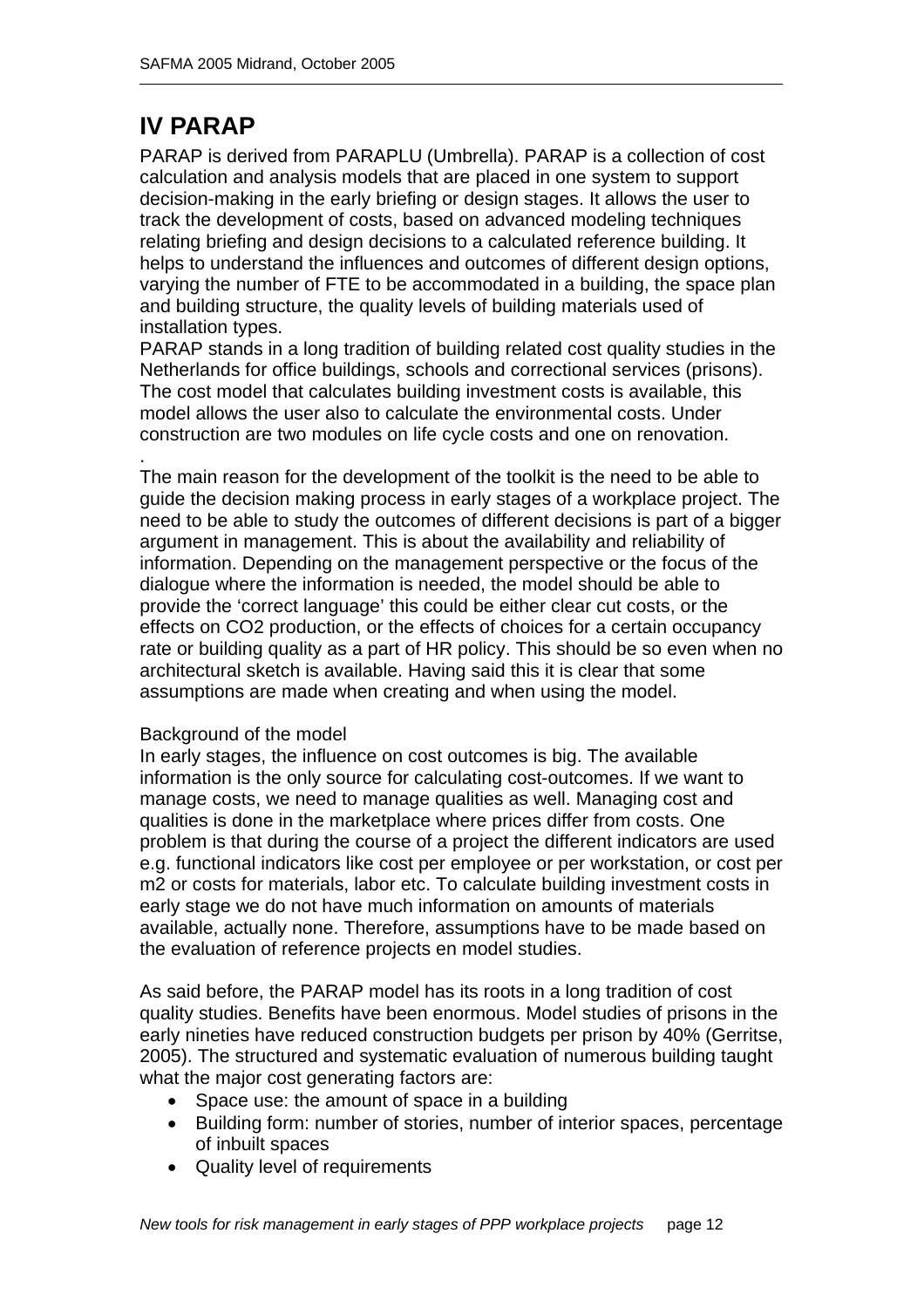The knowledge of these factors and their interdependences formed the basis for the PARAP. Mathematical techniques are used in the modeling process to represent the relations between numerous independent and well-defined variables that make up the three cost generating factors.

#### *The model*

The model communicates with the user in an interface for input and output. Basic input parameters are five:

- Number of person expressed in FTE
- Location type (two different: (a) underground and (b) amount of space available for parking. A CBD location usually has limited parking space.
- Type of building: head office or regional office. In the reference values of a building type, this leads to different installation types.
- Basement: yes or no
- Number of stories. The model can calculate the number of stories base on the criterion of minimal costs

A differentiation in the number of FTE is possible: fulltime workers, part time workers and guest workers; also the amount of people that require an enclosed office can be put in. In order to enhance desk sharing a sharing factor can be added.

The input parameters lead to calculation of Net floor area for office space based on generic space standards. Additional functions for meeting rooms, space for filing, restaurant and storage (etc) are calculated by algorithms derived from national space standards and realized buildings. Refining of input is possible. There could be reasons why the user wants to leave out certain spaces e.g. the restaurant, or make change in the size of spaces: less archives and filing because of digital storage etc.

Building characteristics can be added or left out like transport areas, number of staircases. Based on geometrical algorithms the model calculates gross floor area, the m2 in the façade and in the roof, the amount of elevators and spaces for technical installations.

Base on the initial values for location factors the model suggests whether parking will be part of the building (basement of not), it makes a choice for a type of foundation. Again, changes to the calculated values can be made manually.

The first calculation for investment costs can be made using default values for the quality level. In the support model Construction of each of the building elements a unit prices is calculated bases on the costs for material, labor, equipment and the work which is necessary and done by subcontractors.

In the sub model, Installation prices are calculated for 9 different mechanical and electrical installation systems that might be part of the building.

The user is able to make detailed choices for the quality of the building by resetting the default value for building elements and the installations.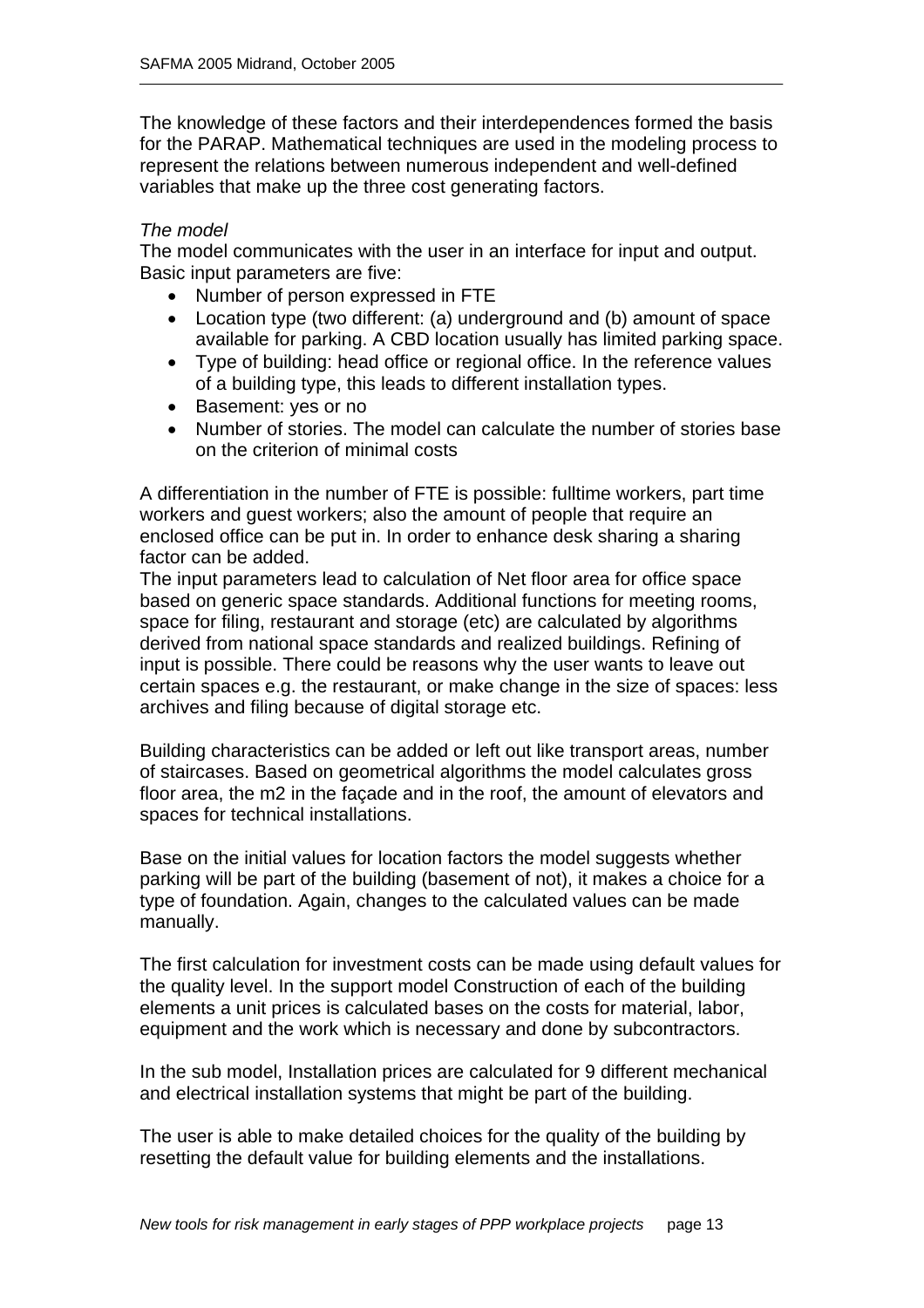Fixed interior elements like those of sanitary spaces, and installations necessary for maintenance are separately calculated.

Now the values of basic input criteria are chosen the model Calculation generates an investment cost budget, which can be presented at three levels each according to (aggregated) definitions of the national standards:

- The building as a whole
- Clusters of elements (e.g. façade, construction, installations, roof
- Individual building elements (e.g. different load bearing elements.

#### *How to use*

Now being able to create output on the basic of decisions of input factors the model starts doing it's work: make studies of alternative options by picking different input factors that resemble the practical choices in the workplace project.

#### An example:

You are starting an inquiry for your organization to accommodate 280 FTE and you have a number of options:

- A secondary location in Delft that allows to built a construction in four stories.
- A CBD location in The Hague allowing to built12 stories
- There is also an existing building in Delft having 7 stories and 8700 m2 gross floor area.

You can calculate the difference in size of the building (4 story building: 8533 m2GFO, 12 story building 9096 m2 GFO and the existing 8700 m2GFO) and building investment costs.

However, you want to know more. What is the difference in investment costs when we choose to build a parking garage in the basement? Now the model can calculate the difference based on the knowledge of different underground causing higher cost for a soft underground.

The same applies to differentiation in the information about the organization. We know that out of the 280 FTE we have 180 fulltime jobs and 200 parttimers. This will cause an increase in the number of workstations by 10%. Floor area will go in GFO from 8533 to 9111m2. Considering the cost effects of this increase the decision makers may find the increase unacceptable and decide to introduce a desk sharing policy. To do so the number of one-person rooms is reduced leading to a workplace reduction of 14% and a GFO of 7410m2. As a compensation of desk sharing the decision maker expects an increase in the demand for meeting rooms, break out areas and a bigger library. All these changes can be added manually. The consequences for the GFO may differ depending on de amount of space added for those functions. Yet, we are still working in the model with the 4 floors.

All the effects of the changes in functional requirements can be shown as different outcomes for the building investment costs. In the same way, one can change building characteristics and technical quality levels.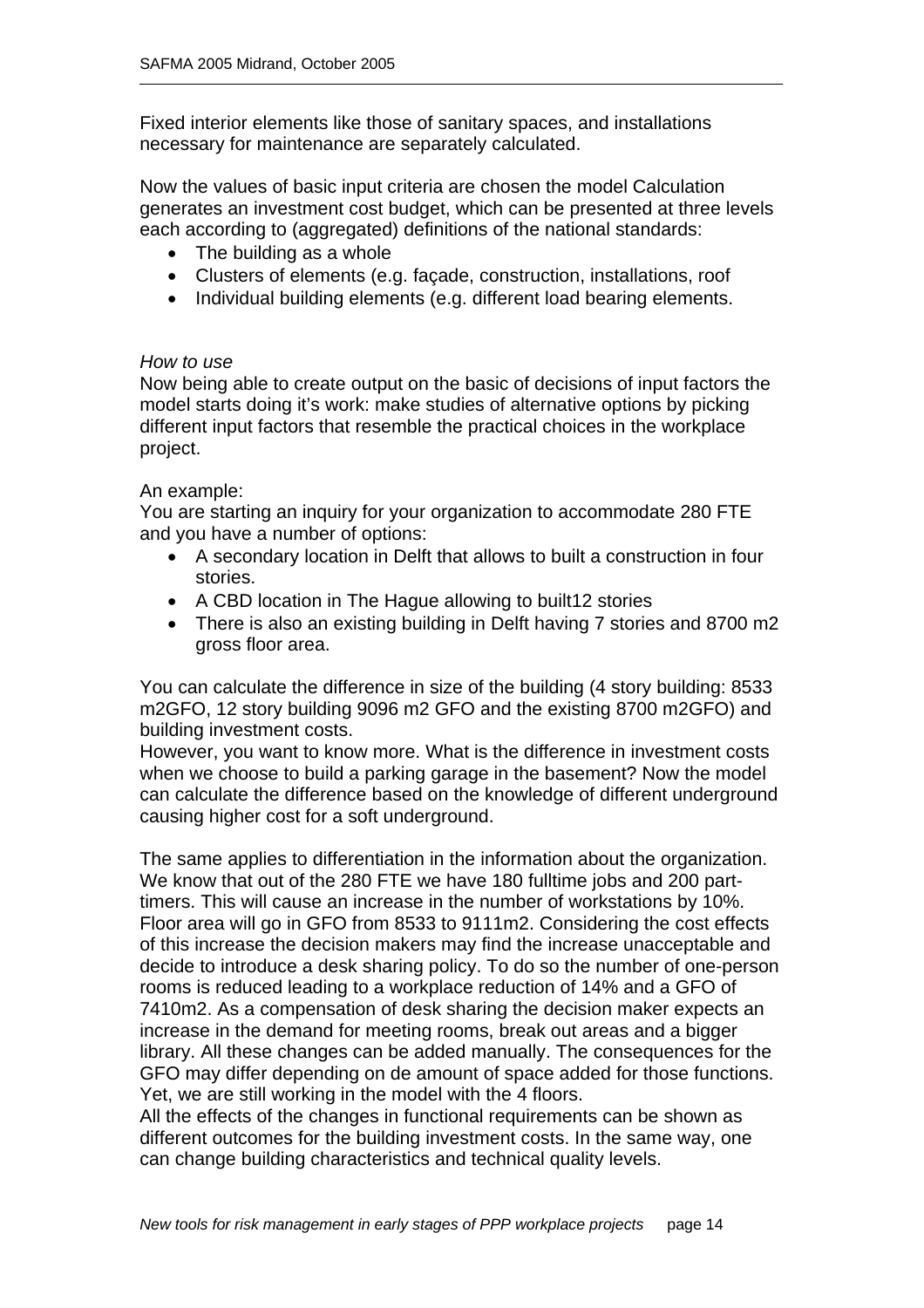#### In summary:

Based on input parameters the model pinpoints an organizational model and a building model. All dimensions that are necessary to calculate cost are interrelated and counted consistently. Depending on those dimensions the model calculates the budget.



Figure 6 PARAP model

# **V Discussion**

Decision-making under uncertainty is the central theme when we develop workplace projects with the PPP mechanism. The contract time is very long and no one knows what will happen. Usually decision makers deal with this by demanding flexibility, both in the building delivered as in the contracts. We adopt Volberda's definition (Volberda, 2004) on flexibility that is "the ability to deal with strategic surprises".

Methods and models can help. Either to create an *organizational memory*: "why did we decide for this, what were the underlying assumptions, what where the objectives, what were the organizational choices? Or as is characteristic to models "to *play* with different assumptions". Models still do not predict the future with a 100% result. The real flexibility is a human gift. It is in the mind of people to understand the input and to understand the output. To use the methods and models to its fullest extent decision makers need to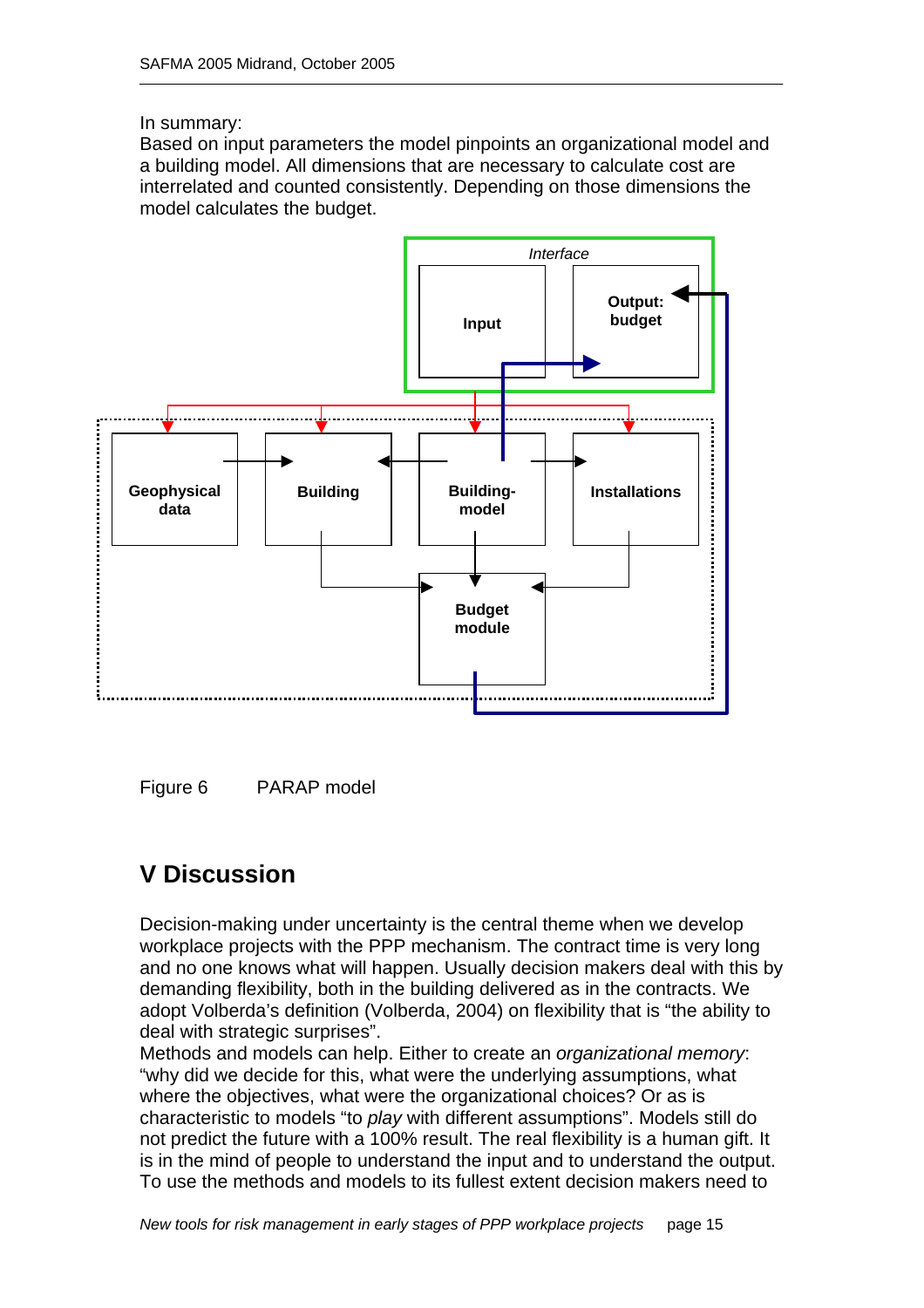be aware of the traditional behavior when deciding in risky situations. In behavioral economics, a lot is research on these issues. Famous is the work done by Tversky and Kahnemann(1979), teaching us how people behave risk avers and what the importance is how the decision to be taken is formulated. Awareness of this behavior is a big gain. Dealing effectively requires a mind shift and a behavioral shift and it requires teaching and training. At Delft University future generation of construction, real estate and facilities managers are educated and trained using briefing methods and calculation model. However, when in business in practice, students seem to forget the value of applying of those models. With the long-term contract period of PPP projects in mind, it is interesting to see how the contracting parties are urgently looking for methods and models to prepare good contracts. The slogan " if you fail to prepare, be prepared to fail" is applicable. Failure in the context of PPP can be described as the consequence for the taxpayer in the long term. The taxpayers of the future are our children. It is an obligation of intergenerational solidarity to them to make the proper decisions today.